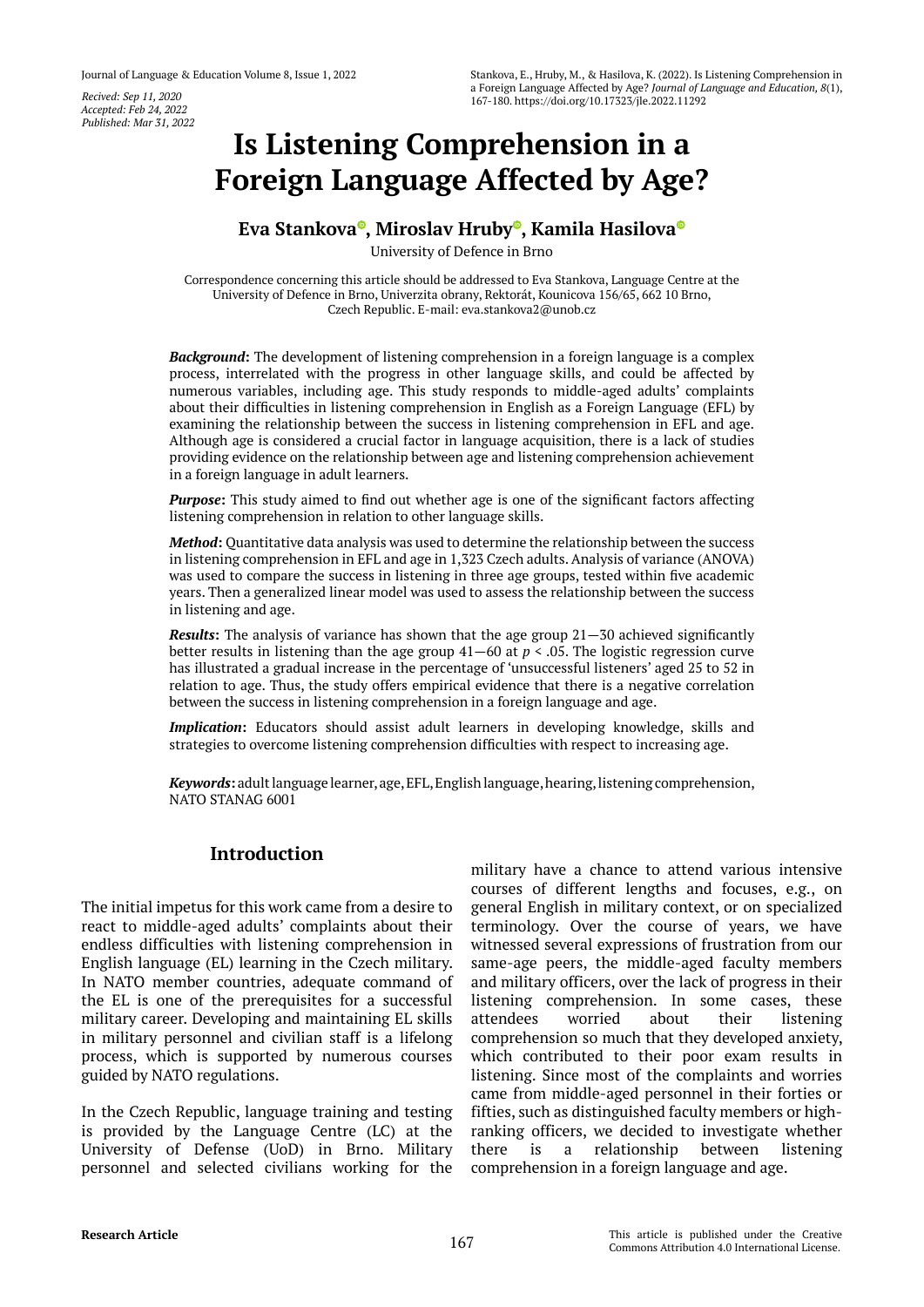## **Background Literature**

With regard to our research aim, the background literature is divided into several sections focusing successively on the importance of listening in foreign language (FL/L2) acquisition, the assessment of listening comprehension, the variables affecting listening comprehension, and the relationship between age and listening comprehension.

## *Listening Skill in Foreign Language Acquisition and its Assessment*

*Listening* is considered to be the primary channel for communication. Feyten (1991) claims that more than 45% of communicating time is spent listening, which shows how essential this skill is in overall language ability. Buck (2001) explains the listening construct as a process in which

> the listener takes the incoming data, the acoustic signal, and interprets that, using a wide variety of information and knowledge for a particular communicative purpose; it is an inferential process, an ongoing process of constructing and modifying an interpretation of what the text is about, based on whatever information seems relevant at the time. (p. 29).

*Listening comprehension* is described as 'a process of relating input to concepts that are already active in one's memory and to familiar references in the world' (Rost, 2016, p. 49). Within semantic processing, comprehension includes the processes of knowledge structures, cognitive understanding involving the activation and modification of concepts, social understanding, inference in constructing meaning, the integration of input, problem solving and reasoning.

Of the four language skills, listening is sometimes considered the least researched and, historically, the least valued (Wilson, 2008). In foreign language teaching it is also a skill that many teachers find challenging. For teaching English as a Foreign Language (EFL), they can find valuable information on the listening process and practical guidance on employing suitable methods in line with communicative approach to teaching, respecting learners' needs, in numerous reference books (Krashen, 1982; Rixon, 1986; Vandergrift & Goh, 2012; Revell, 2013; Celce-Murcia, Brinton, & Snow, 2014; Ellis, 2015; Vandergrift & Baker, 2015; Rost, 2016; Goh & Vandergrift, 2021).

The importance of listening for language learning is also supported by empirical research. Bozorgian (2012) gives an exhausting account of valuable sources emphasizing the dominance of listening in language learning. He argues that listening is the least understood and least researched skill in language learning and is often disregarded by educators, lecturers and researchers. His study explores the relationship between listening and other languages skills, namely speaking, reading and writing in EFL in 1,800 Iranian students in International English Language Teaching system. The results provide evidence of significant correlations between listening comprehension and the other skills, as well as between listening and the overall language proficiency. He suggests that educators designing language programs should pay more attention to listening in instruction, and calls for further research on listening in foreign language learning.

His recommendation was addressed, for example, by Mayberry (2013) and Astorga-Cabezas (2015), whose empirical research findings emphasized the role of listening in the development of oral production in non-native speakers of Spanish. Similarly, the importance of studying the aural input processing on speech production in both native and foreign languages was recommended by Hulstijn (2015). Vice versa, the role of oral language skills in reading and listening comprehension was studied by Babayigit (2014), who found out that oral language, indexed by vocabulary and morphosyntactic skills, emerged as the most powerful unique predictor of both reading and listening comprehension levels in both native and foreign languages. Tschirner (2016) examined ACTFL (American Council on the Teaching of Foreign Languages) listening and reading proficiency scores from over 3,000 students studying seven languages at 21 postsecondary institutions in the US and found a consistent pattern in which listening proficiency seemed to develop more slowly in all these languages than reading proficiency. Gottardo et al. (2017) investigated the unique and shared variance of subcomponent of listening comprehension, namely the role of vocabulary, morphological awareness and syntactic knowledge in relation to reading comprehension in learners of English from Spanishspeaking backgrounds. The results showed that the three subcomponents of listening comprehension contributed to reading comprehension. Kostikova et al. (2020) examined the university students' progress in developing five language competences (listening, writing, speaking, reading and use of English) and their experiment has demonstrated that writing and listening competences are less ready to progress compared to the others.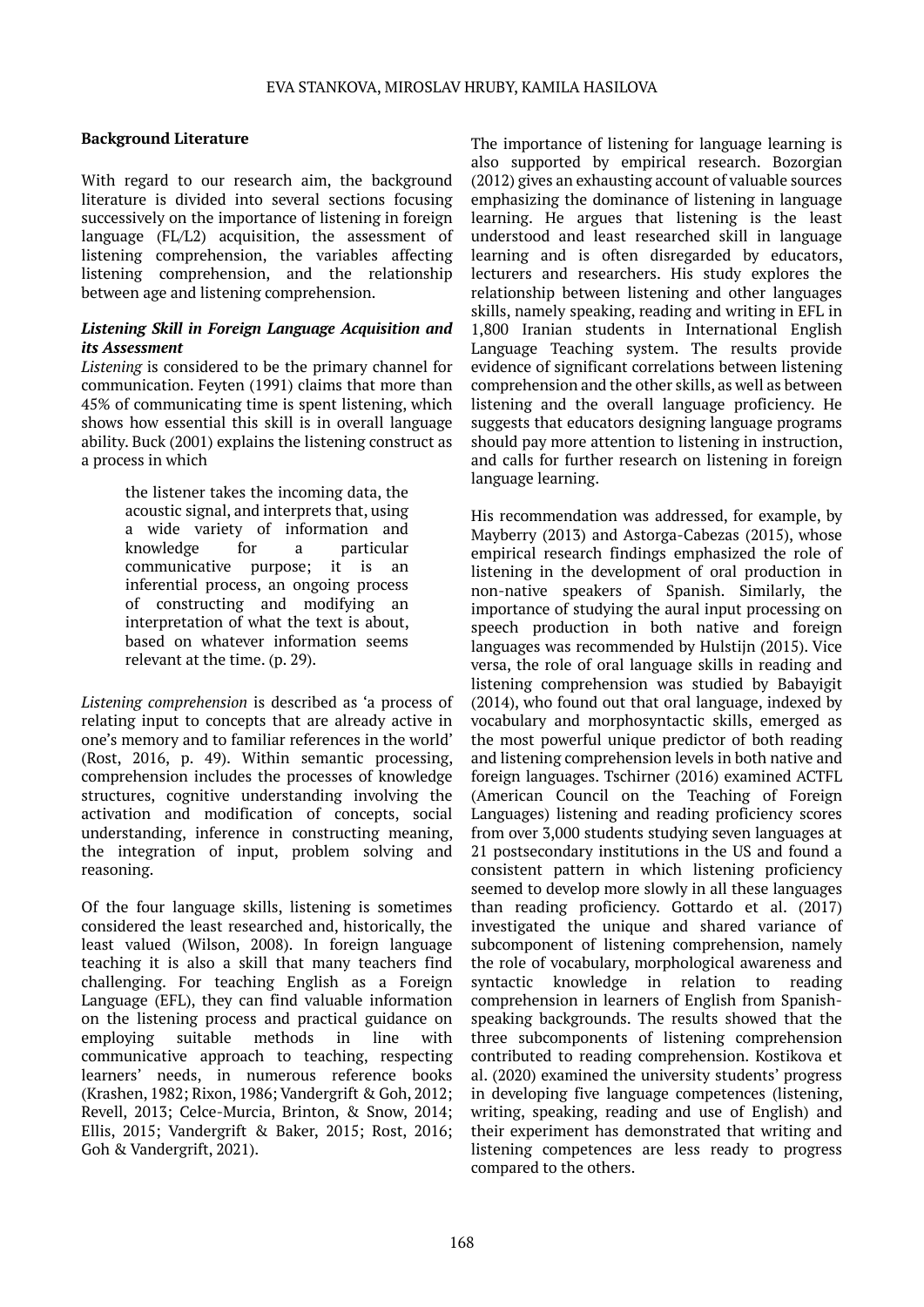## *Difficulties in Developing Listening Comprehension in a FL*

Literature research indicates that listening in a

foreign language is a complex process, consistently interrelated with the development of other language skills, which might present difficulties for learners. Goh (2000) offered a sound account of literature dealing with listening comprehension difficulties associated with both general and specific factors. Her research stemmed from the three-phase model of language comprehension proposed by Anderson (1995), and presented 10 problems which occurred in a group of ESL learners during the cognitive processing phases of perception, parsing and utilization. Wilson (2008) described the difficulties grouped into four general categories: characteristics of the message, the delivery, the listener and the environment.

Based on an empirical study, Andringa et al. (2012) explained individual differences in both native and non-native listening comprehension. Listening comprehension for native speakers was found to be a function of knowledge of the language and the efficiency with which one can process linguistic information, while listening comprehension for nonnative speakers was a function of knowledge and reasoning ability. Working memory did not explain unique variance in listening comprehension in either group.

Vandergrift and Baker (2015) studied several learner variables in second language listening comprehension in 157 13year-old pupils in the first year of a French immersion program. The learner variables of interest included: first language (L1) listening ability, L1 vocabulary knowledge, second language (L2) vocabulary knowledge, auditory discrimination ability, metacognitive awareness of listening, and working memory capacity. Their study indicated a significant relationship among most of the variables and L2 listening ability. They concluded that auditory discrimination and working memory are initially important, leading later to more specific language skills, such as L1 and L2 use of vocabulary, in determining L2 listening comprehension.

Wang and Treffers-Daller (2017) were exploring what proportion of the variance in listening comprehension is explained by general language proficiency, vocabulary size and metacognitive awareness. Their results show that vocabulary size is the strongest predictor, followed by general language proficiency, while metacognitive awareness is less important. Their finding on the crucial impact of L2 vocabulary

size on L2 listening comprehension are congruent with the results presented by Vandergrift and Baker (2015), and recent research conducted by Li and Zhang (2019), and Masrai (2021).

Peng and Wang (2019) studied the effects of the listener's language abilities, speaker's accent and adverse acoustics on listening effort of adults. Nonnative listeners reported more listening effort (i.e., physical demand, temporal demand, and effort) than native listeners in speech comprehension under adverse acoustics.

Kharzhevska et al. (2019) examined three sources of difficulties in listening in university students: those connected with the listener, speaker and outer factors. They identified difficulties connected with a lack of students' knowledge about the world; insufficient communicative competence that consists of phonetic, lexical, grammatical, textual, sociocultural and functional aspects; psychological factors (inability to focus attention, listener's impatience to the interlocutor, not enough developed listening memory, low motivation); individual features of a student (individual cognitive features, age and personal interests, negative experience gained earlier while doing listening comprehension tasks); difficulties connected with incompetent selection of a recording (mismatch between the complexity of the script and the level of students' listening comprehension development: high tempo, a lot of new words, new grammar structures, dense information); and outer factors, such as the quality of the recording, low or too high volume of sound and noise interference).

Based on empirical evidence, Rost (2016) summarizes that the critical areas causing differences among individuals in language processing are attention and processing speed, processing styles, integrating processing depending on different experience of listeners, short-term memory capacity, strategic control that could be activated by the listener, and aging.

By and large, literature research reports numerous factors affecting the success in listening comprehension in a FL, as summarized, for example, by Gilakjani and Sabouri (2016). Our research aim is to find out whether we can offer an additional piece of empirical evidence that age belongs to significant factors in FL listening comprehension.

## *Age Factor in Language Learning and Listening Comprehension*

Age is one of the variables that has been frequently researched in FL learning (e.g., Singleton, 2002;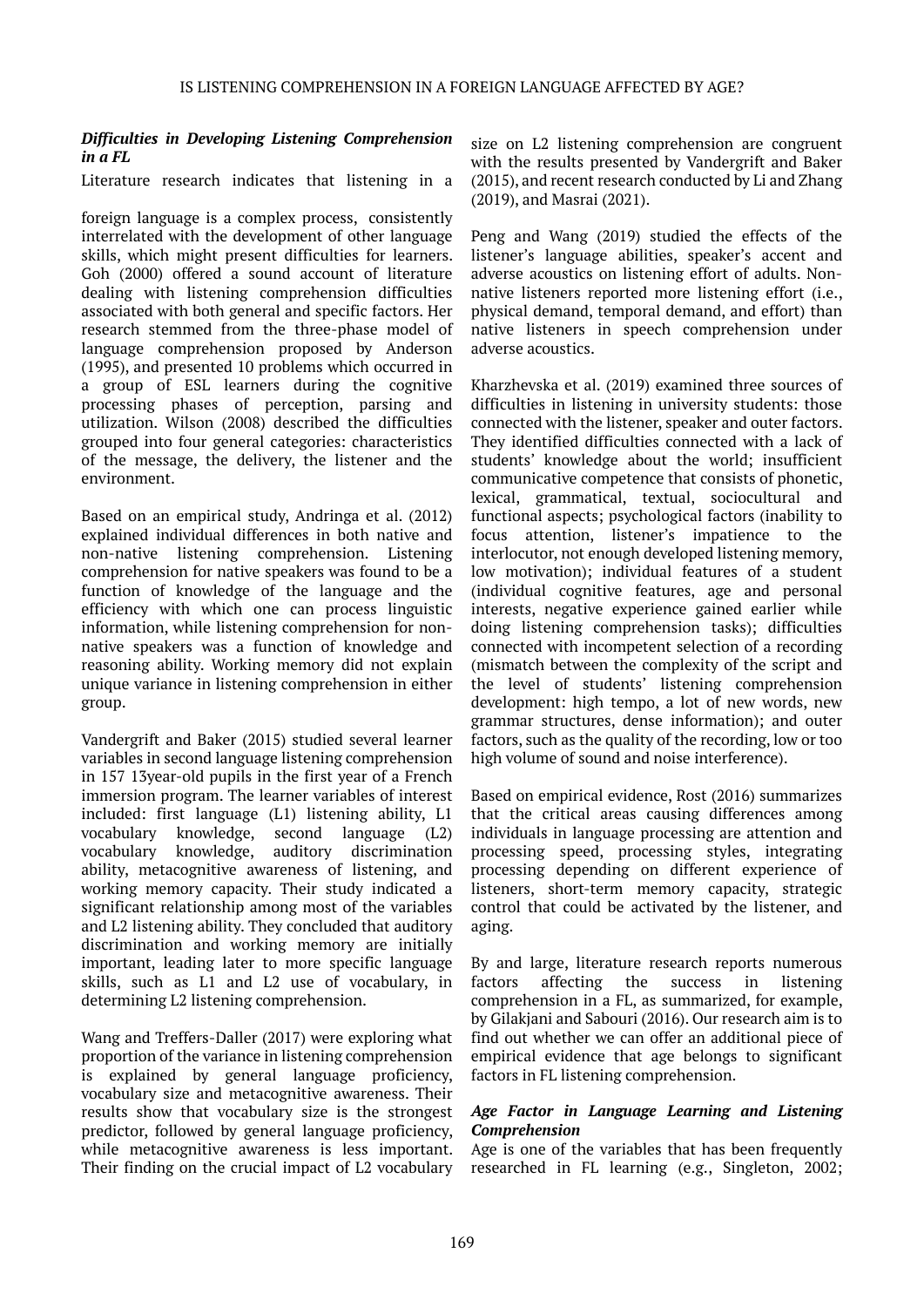Singleton & Ryan, 2004; Cenoz, 2002; Mayo, & Lecumberri, 2003; Nikolov & Djigunovic, 2006; Fayyaz & Kamal, 2014; Hulstijn, 2015). The main concern of age-related research is whether the age at which someone is first exposed to a FL affects learning or acquisition of that language, and whether adolescence is a critical period when the learning progress declines (DeKeyser & Larson-Hall, 2005; Vandergrift & Baker, 2015; Güvendir & Hardacre, 2018; Pei & Qin, 2019).

However, scarce are the studies at the other side of the age spectrum. Birdsong (2005) states that the decline in attained second language proficiency is not linked to maturational milestones, but persists over the age spectrum. Based on Van Den Noort et al.'s (2010) study, Rost (2016) provides an explanation for possible difficulties in FL learning from a neurolinguistic perspective.He states that 'the plasticity of neural flexibility required for language reorganization declines progressively through childhood and adolescence and may be the primary cause of some of the difficulties that adults face in second language learning' (p. 14). In other words, foreign language acquisition in adult learners might be negatively influenced by the changes in neural tissues resulting in the decline in *cognitive abilities* (the abilities allowing us to reason, plan, solve problems, think abstractly, comprehend complex ideas, learn quickly and learn from experience), such as *working memory* (the part of short-term memory which is concerned with immediate conscious perceptual and linguistic processing), or *attention*. In terms of listening comprehension in adults, age-related difficulties may also be attributed to *sensory and perceptual processes*, such as reduced *hearing* (the ability to hear sounds), *speech perception* (the process by which the sounds of language are heard, interpreted, and understood), and *phonetic discrimination* (the ability to recognize, compare and distinguish between distinct and separate sounds). Inappropriate hearing, which often progresses with age, can cause a decrease in comprehension accuracy or an increase in reaction time, even at high levels of speech intelligibility (Schneider et al., 2005; Güvendir & Hardacre, 2018). In addition, longer processing durations for participants with hearing impairment were observed, particularly for sentence structures with a higher level of linguistic complexity (Wendt et al., 2015).

The first systematic assessment of listening comprehension in a native language across the adult lifespan was provided by Sommers et al. (2011). A total of 433 participants in the age group 20—90 listened to spoken passages and answered comprehension questions. In addition, measures of auditory sensitivity were obtained from all participants to

determine if hearing loss and listening comprehension changed similarly across the adult lifespan. As expected, auditory sensitivity declined from 20 to 90 years of age. However, listening comprehension remained relatively unchanged until approximately age 65—70, with declines evident only for the oldest participants. This conclusion was also confirmed by follow-up research (Sommers, 2015).

Extensive research led by Hoffman et al. (2017) shows that compared to participants aged 20 to 29 years, those aged 60 to 69 years had a 39.5 higher odds of bilateral speech-frequency hearing impairment, which means that they have trouble hearing speech clearly. Based on empirical evidence, Henry et al. (2017) state that speech comprehension decreases during healthy aging, especially when speech is fast or presented against background noise. These agerelated listening and comprehension difficulties are likely the consequence of an interaction between sensory and cognitive changes.

Compared to listening in a native language, listening in a FL poses more challenges because FL listeners may have varying levels of proficiency and therefore may be more or less familiar with particular sounds and speech production patterns in that target language (Güvendir & Hardacre, 2018, p. 1). However, there are not many studies that provide evidence on the relationship between age and listening comprehension achievement in a foreign language. One of them was conducted by Seright (1985) who investigated age and aural comprehension achievement in 36 francophone military personnel learning English. Younger (aged 17 to 24 years) and older (aged 25 to 41 years) learners were compared with respect to short-term development in aural comprehension. The results showed that the achievement in L2 listening comprehension declined significantly with increasing age, given the same time span and learning conditions. On the other hand, the relationship between the achievement in L2 listening comprehension and other studied variables, namely nonverbal intelligence, education and previous English language instruction, proved to be statistically insignificant.

With regard to our research aim, we intend to take into consideration the study conducted by Russian researchers who examined the level of EL skills in university teachers at Ural Federal University at Cambridge Centre (Rasskazova & Glukhanyuk, 2017). Up to 74 faculty members underwent an EL course, and then their language skills were measured by the Cambridge English Language Assessment Exam. The results showed that the proficiency in all four skills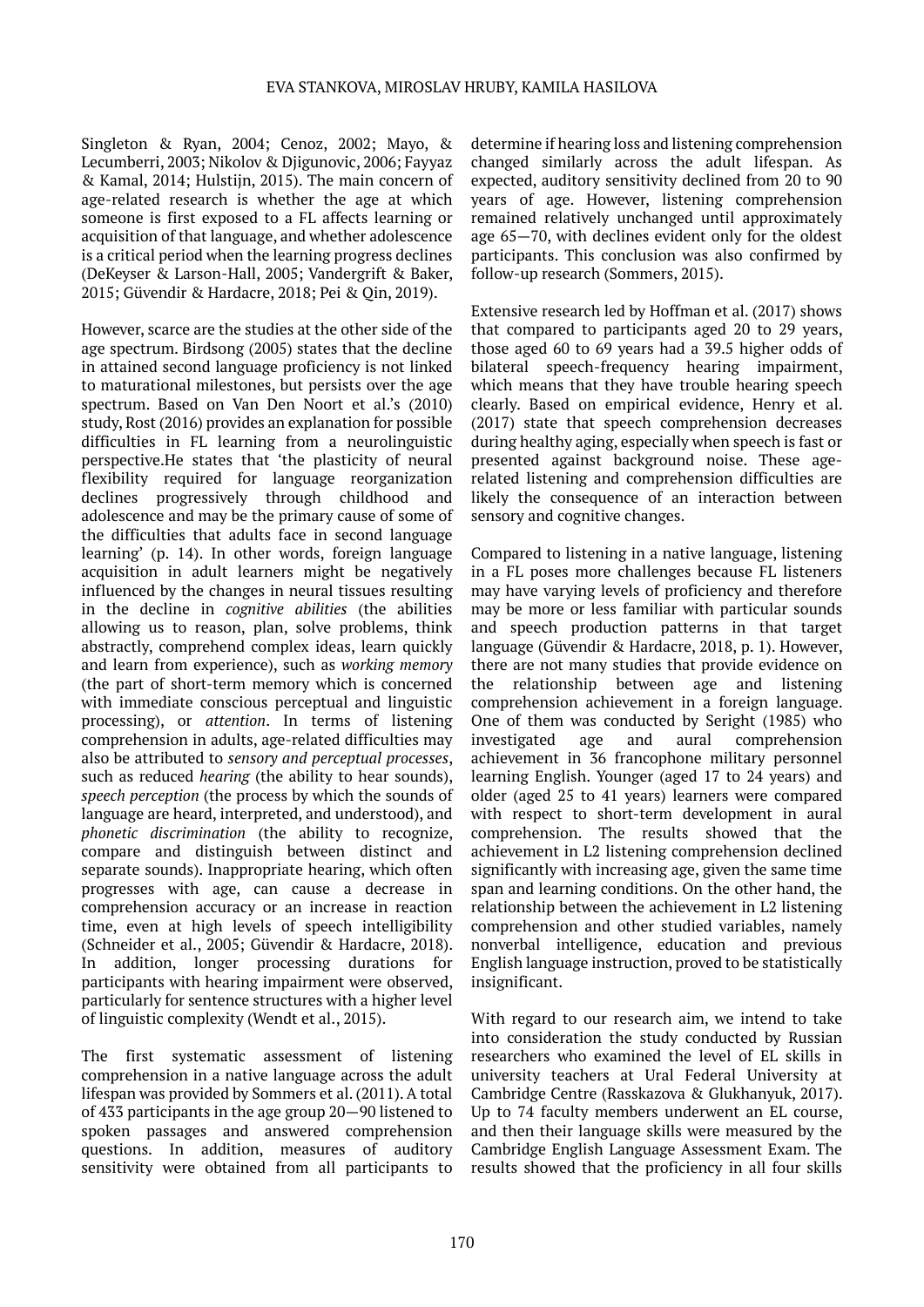was lower for the age group of 45 and older, compared to the age group of 44 and younger. Listening was the least developed skill in both groups, and the difference between the means of listening scores between the age groups was the most significant of all skills. This conclusion supported our notion that there might be a negative relationship between listening comprehension achievement in a foreign language and age in adult learners.

## **Hypothesis**

Based on literature research and our observations, our hypothesis was stated as follows: The probability of being an 'unsuccessful listener' is increasing with respect to age.

The expression 'unsuccessful listener' stems from our classification of NATO STANAG 6001 exam results that is explained below. Briefly, an 'unsuccessful listener' is a participant whose exam result falls into one of the following two categories:

- Their result in listening was assessed as the worst result of the four language skills,
- or their result in listening belonged to the worst results along with one or two other skills, i.e., one or two skills were rated better than listening.

## **Method**

To verify the hypothesis, a comparative study using quantitative research methods was designed. Inferential statistics were employed to determine the relationship between two variables in each participant: the exam result in listening in relation to other skills and the age at the time of the examination in English. The first phase of the research compared the success in listening in three age groups tested within five academic years. The second phase focused on assessing the relationship between the listening results and the age of the participants.

## **Participants and Ethical Considerations**

The research sample included 1,323 participants. The data consisted of five anonymized data sets gathered during the period of five consequent academic years: 2012-2013, 2013-2014, 2014-2015, 2015-2016 and 2016-2017 at the LC, UoD. The data contained the participants' date of birth and their results in the NATO STANAG 6001 Examination (BILC, 2001<sup>1</sup>) described below. The data were collected and processed only to the extent and for the duration strictly necessary for the research. Unfortunately, it was impossible to obtain the data on age over the latest years due to the implementation of the General Data Protection Regulation (GDPR) on 25 May 2018.

Most of the participants took the NATO STANAG 6001 Examination upon completion of an English language course at the LC. The majority of them were military personnel and some of them were civilian employees working for the Ministry of Defense in the Czech Republic, e.g., faculty members of the UoD. The representation of gender, ranks or carrier profiles was not examined. The research sample was divided according to the participants' age at the time of their examination in English into three age groups (AG): 21—30, 31—40 and 41—60, as shown in Table 1. The reason why the last AG 41—60 is wider than the other ones is that the number of participants at the age of 41+ is relatively small.

### **Materials and Measuring Instruments**

### *NATO STANAG 6001 Examination and SLP*

The research sample was assessed by the NATO STANAG 6001 Examination, which is used for various high*-*stakes purposes, such as employment and deployment decisions, promotions, or participation in various courses. Each NATO STANAG 6001 Examination result, Standardized Proficiency Level (SLP), is expressed as a sequence of levels in listening, speaking, reading and writing, respectively. The levels for all skills are defined by NATO descriptors. The

### **Table 1**

*Representation of the Age Groups Tested over the Period of Five Academic Years.*

| AG           | 2012-2013<br>n | 2013-2014<br>n | 2014-2015<br>n | 2015-2016<br>n | 2016-2017<br>n | Total<br>n | <b>Total</b><br>ptc |
|--------------|----------------|----------------|----------------|----------------|----------------|------------|---------------------|
| $21 - 30$    | 98             | 47             | 100            | 87             | 21             | 276        | 20.86               |
| $31 - 40$    | 198            | 130            | 287            | 87             | 30             | 732        | 50.33               |
| $41 - 60$    | 94             | 61             | 101            | 39             | 20             | 315        | 23.81               |
| <b>Total</b> | 390            | 238            | 488            | 147            | 60             | 1323       | 100.00              |

*Note:* AG = age group, n = number of participants, ptc = percentage of participants.

<sup>1</sup> BILC (2021). http://www.natobilc.org/en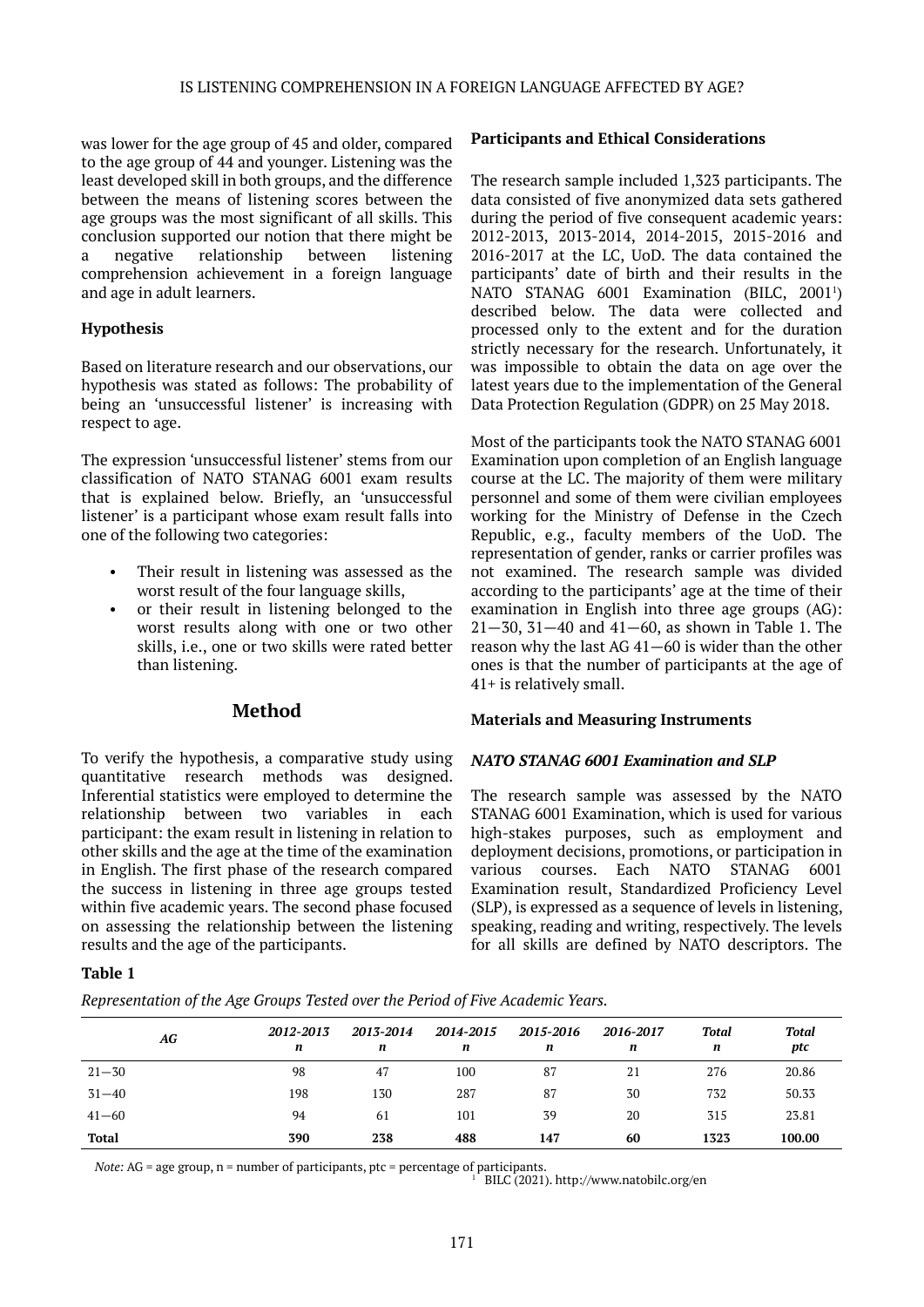levels that can be obtained at the LC, UoD, are as follows:

- 0 No proficiency
- 1-Survival
- $1+ -$ Survival +
- 2 Functional
- $2+$  Functional +
- 3 Professional

'A plus level substantially exceeds the base level, but does not fully or consistently meet all of the criteria for the next higher base level.' (BILC, 2020).

The exam was aimed at testing SLP at levels 1, 2 and 3. The listening part of the exam in the years 2012—2017 consisted of a paper-and-pencil test of 30 multiplechoice questions. The information on the test, including some sample questions, is presented at the UoD website<sup>2</sup>.

## *Classification Scale Determining the Success in Listening in EFL*

The purpose of this classification scale was to eliminate the impact of overall proficiency level on listening comprehension. Our intention was to find out whether there was a relationship between success in listening with regard to other language skills and age. Therefore, the exam results of participants were divided into six success categories according to the classification scale we proposed. Listening skill is in the first place in the sequence of the levels of other language skills.

- 1. Listening was rated as the best result of all four skills; e.g., SLP 322+2.
- 2. Listening was part of the best results together with one or two other skills, i.e., one or two other skills were rated worse than listening; e.g., SLP 3232+.
- 3. Listening was rated the same as the other three skills; e.g., SLP 3333.
- 4. At least one skill was rated better than listening, and at least one skill was rated worse than listening; e.g., SLP 2+232+.
- 5. Listening was part of the worst results together with one or two other skills, i.e. one or two other skills were rated better than listening; e.g., SLP 2232+.
- 6. Listening was rated as the worst result of all four skills; e.g., SLP 2332+.

Since the research focused on identifying the results in listening which did not meet the required level, and, at the same time, were surpassed by other language skills, the percentage of each of the three age groups falling into categories 5 and 6 became the main point of interest. For the purpose of this article, the participants falling into categories 5 and 6 are referred to as 'unsuccessful listeners'. All other participants are considered 'successful listeners'.

## **Research Procedure**

The data analysis procedure was divided into two phases. In the first phase of the research, the participants ( $n = 1,323$ ) were divided into the age groups (Table 1). Then the numbers and percentage of 'unsuccessful listeners' in each academic year for each group were calculated (Table 2). After that the results were compared by graphical representation for each academic year (Figure 1), and then for the age groups tested during all five academic years (Figure 2).

In the second phase of the research a reduced research sample  $(n = 1,296)$  was used for calculating the proportion of 'unsuccessful listeners' for each year of age separately (Table 4). The results are represented by a regression model (Figure 3).

## **Statistical Analysis**

In the first phase of the research, the analysis of variance (ANOVA) was conducted to compare the effect of the age group on the percentage of the 'unsuccessful listeners'.

In the second phase of the research, a generalized linear model was used to assess the relationship between the listening results (i.e., being or not being an 'unsuccessful listener') and the age of the participants.

The results were computed by R, version 3.5.1 (R Core Team, 2019<sup>3</sup>). ANOVA and post hoc Tukey's honest significant test were applied in the first phase of the research. In the second one, the logistic regression with maximum likelihood estimates and odds ratio estimates were computed.

## **Results**

## **Outcome 1. The First Phase of the Research**

Given the objective of the research and the

<sup>3</sup> <sup>2</sup> R Core Team (2019). R: A language and environment for statistical computing. R Foundation for Statistical Computing, Vienna, Austria. https://www.R-project.org

<sup>2</sup> <sup>1</sup> www.unob.cz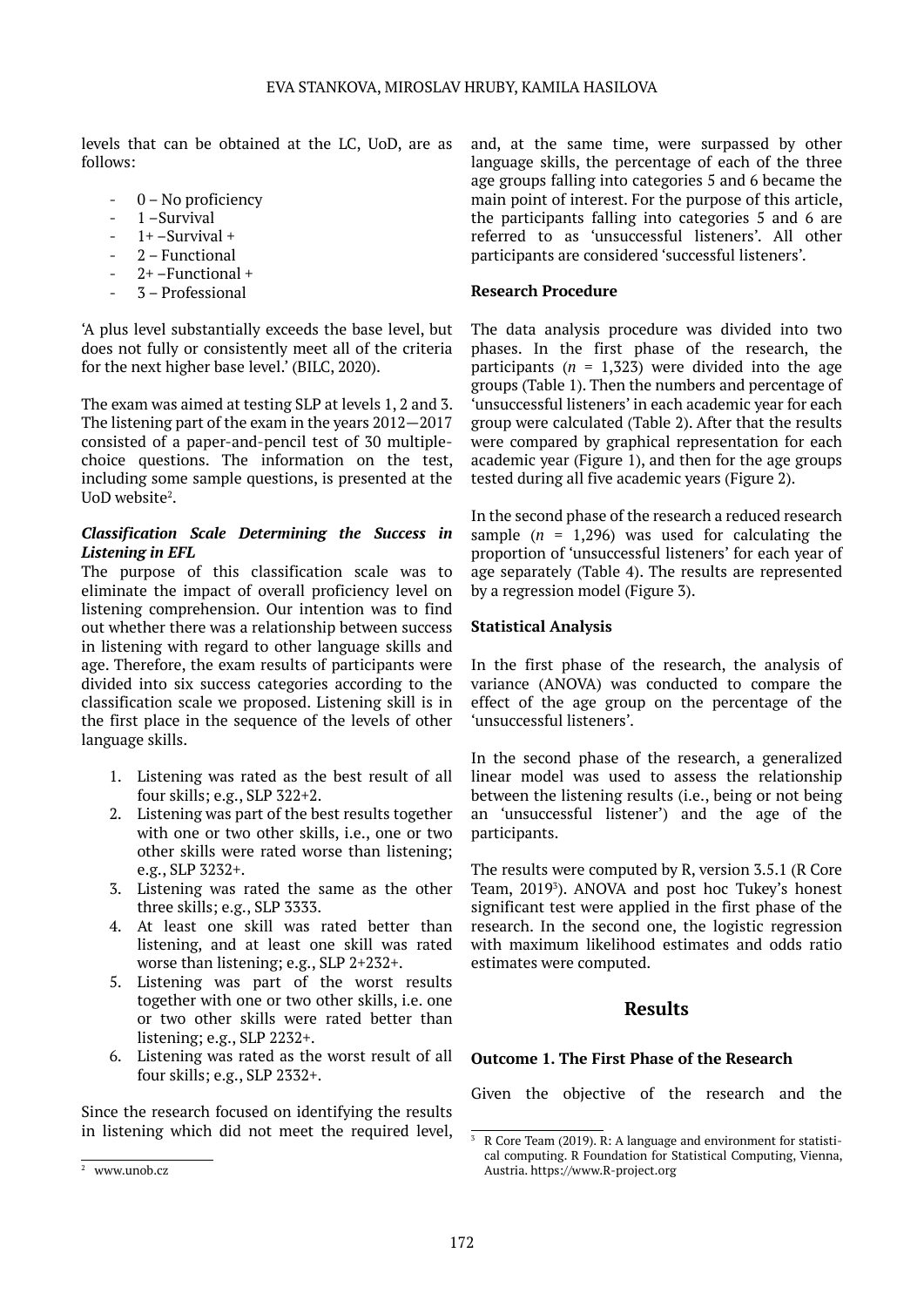representation of the age groups in the research sample, the authors decided to compare the percentage representation of the sums of items falling into the 5th and 6th success categories, the 'unsuccessful listeners', for the age groups  $21-30$ ,  $31-40$  and  $41-$ 60 within the period of five years. The numbers and

percentages of the 'unsuccessful listeners' are summarized in Table 2. The results are plotted on the graph in Figure 1, showing the percentages of 'unsuccessful listeners', tested within the period of five years.

## **Table 2**

*Overview of the Numbers and Percentages of 'Unsuccessful Listeners' Tested over the Period of Five Academic Years.*

| AG of UL     |     | 2012-2013 |    | 2013-2014 |     | 2014-2015 |    | 2015-2016 |          | 2016-2017 |     | Total |  |
|--------------|-----|-----------|----|-----------|-----|-----------|----|-----------|----------|-----------|-----|-------|--|
|              | n   | ptc       | n  | ptc       | n   | ptc       | n  | ptc       | n        | ptc       | n   | ptc   |  |
| $21 - 30$    | 16  | 16.33     | 12 | 25.53     | 27  | 27.00     | 3  | 14.29     | $\Omega$ | 0.00      | 58  | 21.01 |  |
| $31 - 40$    | 53  | 26.77     | 54 | 41.53     | 107 | 37.28     | 28 | 32.18     | 8        | 26.67     | 250 | 34.15 |  |
| $41 - 60$    | 34  | 36.17     | 31 | 50.82     | 49  | 48.51     |    | 17.95     | 11       | 55.00     | 132 | 41.90 |  |
| <b>Total</b> | 103 | 26.41     | 97 | 40.76     | 183 | 37.50     | 38 | 25.85     | 19       | 31.67     | 440 | 33.26 |  |

*Note:* AG = age group, UL = 'unsuccessful listeners', n = number of participants, ptc = percentage of participants.

## **Figure 1**

*Percentages of 'Unsuccessful Listeners' in the NATO STANAG 6001 Examinations for the Three Specified Age Groups Tested in the Academic Years from 2012-2013 to 2016-2017.*



*Note*: AY = academic year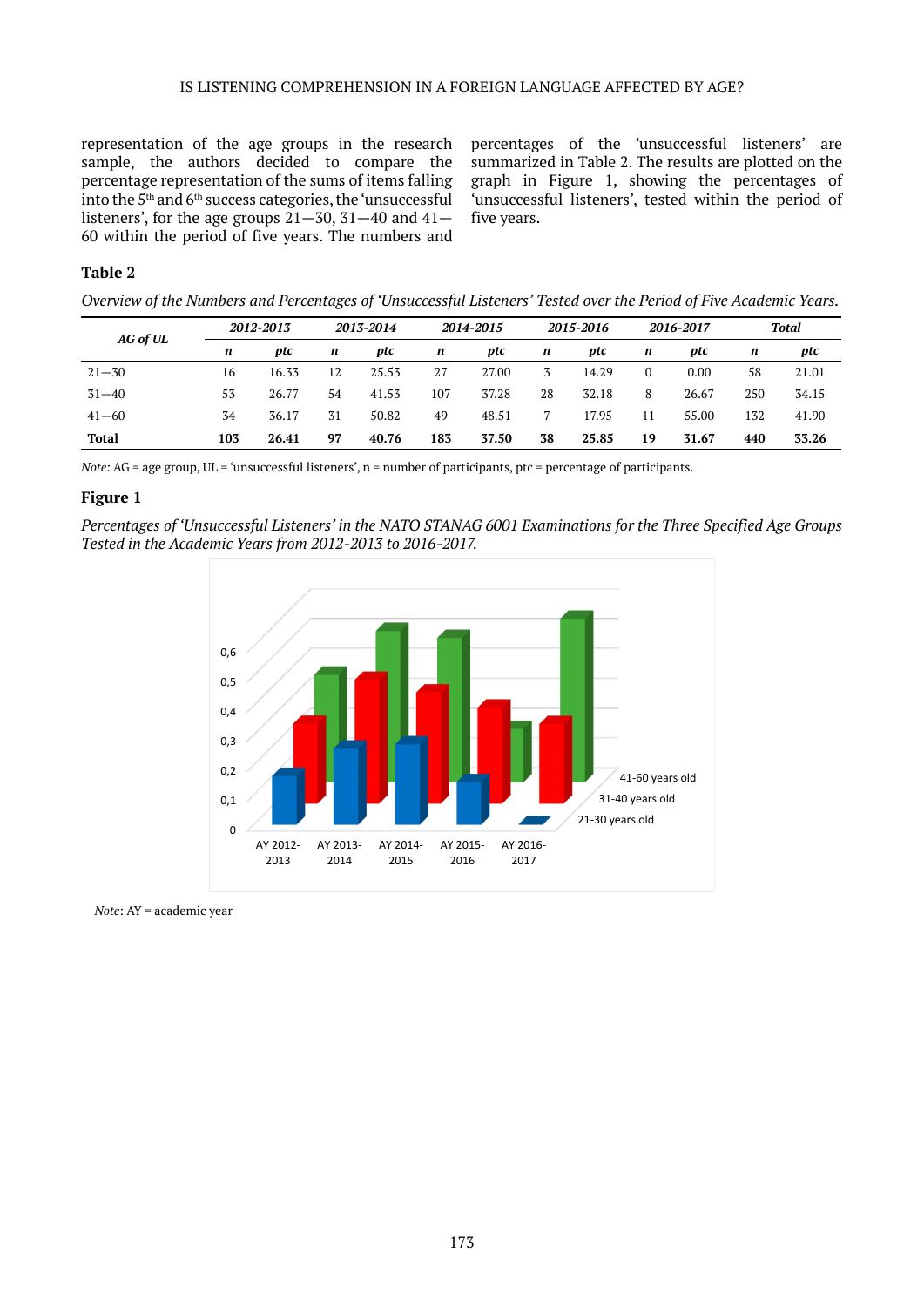## **Figure 2**

*Boxplots of Percentages of 'Unsuccessful Listeners' in the NATO STANAG 6001 Examinations for Three Specified Age Groups Tested in the Academic Years from 2012-2013 to 2016-2017.*



The analysis of variance, illustrated by boxplots in Figure 3, revealed that the effect of the age group was significant at  $p < .05$  for the three age groups  $[F(2, 12)]$  $= 6.30, p = .014$ . Post hoc analyses using the Tukey's HSD method found that the mean value of the percentage for the age group  $41-60$  ( $M = 41.69$ ,  $SD =$ 15.01) was significantly different than the percentage of the age group  $21-30$  ( $M = 16.63$ ,  $SD = 10.83$ ). However, the age group  $31-40$  ( $M = 32.89$ ,  $SD = 6.53$ ) did not significantly differ from the other two age groups.

These results suggest that age has an effect on listening comprehension in a foreign language. Specifically, the younger listeners have better results in listening than the older ones (see Figures 1 and 2). However, it must be noted that the difference in age must be large, in our case it makes more than 10 years.

#### **Outcome 2. The Second Phase of the Research**

For further research focusing on the decrease in listening comprehension achievement in relation to age, the original research sample was reduced due to the insufficient number of participants younger than 25 and older than 52 years. So, the new research sample included the results of 'unsuccessful listeners' from the age of 25 to 52. It consisted of 1,296

participants whose examination results were collected over 5 academic years, from 2012-2013 to 2016-2017. The data were analyzed in detail with regard to each year of age. The results are presented in Table 3.

The logistic regression analysis resulted in the model equation

$$
\pi(x) = [1 + \exp(2.65 - 0.05 \cdot x)]^{-1}.
$$

The predictor variable, age, in the regression analysis contributes to the model  $(\chi^2(1) = 30.86, p < .001)$ . Both parameters  $b_0 = -2.65$  (*SE* = 0.36,  $p \le .001$ ) and  $b_1$  = 0.05 (*SE* = 0.01,  $p \le 0.001$ ) are statistically significant at  $p \le 0.05$ . Figure 3 presents a graphical form of the obtained regression function.

The estimated odds ratio favored an increase of nearly 6% ( $\exp(b_0)$  = 1.056, 95% CI = [1.036, 1.076]) for being an 'unsuccessful listener' every one year of the age.

The regression curve shows that there is a gradual increase in the percentage of 'unsuccessful listeners' in relation to age. In other words, there is a gradual decline in the success in listening comprehension in comparison with learners' other language skills in relation to increasing age.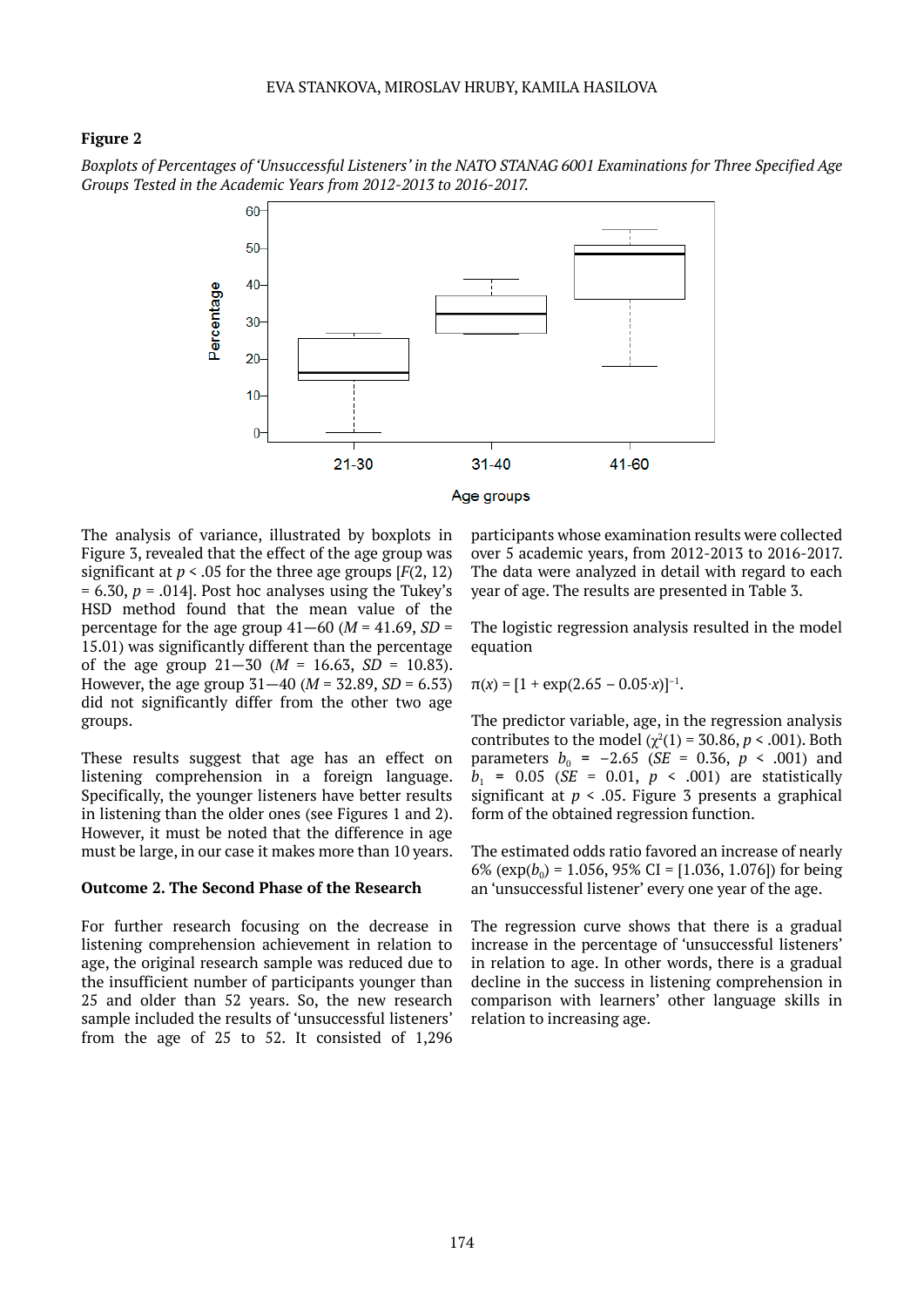## **Table 3**

*Review of 'Unsuccessful Listeners' of the Age of 25–52 (n = 1,296) Tested in the Academic Years from 2012-2013 to 2016-2017.*

| Age               | <b>Participants</b><br>total n | Group 5<br>$\boldsymbol{n}$ | Group 6<br>$\pmb{n}$    | Groups $5 + 6$<br>$\pmb{n}$ | Groups $5+6$<br>ptc |
|-------------------|--------------------------------|-----------------------------|-------------------------|-----------------------------|---------------------|
| 25                | 17                             | $\,1\,$                     | $\,2$                   | $\overline{3}$              | 17.65               |
| $26\,$            | $34\,$                         | $\,$ 8 $\,$                 | $\mathbf 1$             | 9                           | 26.47               |
| 27                | 37                             | $\overline{\mathbf{4}}$     | $\boldsymbol{0}$        | $\overline{\mathbf{4}}$     | 10.81               |
| $\rm 28$          | $3\sqrt{3}$                    | 6                           | $\overline{4}$          | 10                          | 30.30               |
| $\ensuremath{29}$ | 52                             | 8                           | 5                       | 13                          | 25.00               |
| $30\,$            | 89                             | $10\,$                      | $\overline{7}$          | 17                          | 19.10               |
| $\sqrt{31}$       | $72\,$                         | 12                          | 5                       | 17                          | 23.61               |
| $32\,$            | 86                             | $\rm 28$                    | $\,2$                   | 30                          | 34.88               |
| $3\sqrt{3}$       | 95                             | $18\,$                      | 5                       | 23                          | 24.21               |
| $34\,$            | $94\,$                         | 27                          | $\,$ 8 $\,$             | 35                          | 37.23               |
| 35                | 93                             | $27\,$                      | $\boldsymbol{9}$        | 36                          | 38.71               |
| $36\,$            | $75\,$                         | $17\,$                      | $\boldsymbol{6}$        | $2\sqrt{3}$                 | 30.67               |
| 37                | 59                             | $16\,$                      | $\sqrt{5}$              | $21\,$                      | 35.59               |
| ${\bf 38}$        | 65                             | $21\,$                      | 5                       | $26\,$                      | 40.00               |
| 39                | 56                             | $20\,$                      | 7                       | $27\,$                      | 48.21               |
| $40\,$            | 37                             | $10\,$                      | $\,2$                   | $12\,$                      | 32.43               |
| $41\,$            | 59                             | $22\,$                      | $\sqrt{ }$              | 29                          | 49.15               |
| $42\,$            | 49                             | $14\,$                      | $\mathsf S$             | 19                          | 38.78               |
| $4\overline{3}$   | $32\,$                         | $\overline{9}$              | $\,1\,$                 | $10\,$                      | 31.25               |
| $44\,$            | $35\,$                         | 5                           | 6                       | $11\,$                      | 31.43               |
| 45                | $30\,$                         | 6                           | $\overline{4}$          | $10\,$                      | 33.33               |
| $\sqrt{46}$       | $25\,$                         | 8                           | $\overline{4}$          | $12\,$                      | 48.00               |
| $47\,$            | $12\,$                         | 5                           | $\mathbf{1}$            | $\boldsymbol{6}$            | 50.00               |
| $48\,$            | 16                             | $\pmb{4}$                   | $\overline{\mathbf{4}}$ | $\,$ 8 $\,$                 | 50.00               |
| 49                | $10\,$                         | $\boldsymbol{2}$            | $\boldsymbol{2}$        | $\overline{\mathbf{4}}$     | 40.00               |
| $50\,$            | 15                             | $\overline{4}$              | $\overline{4}$          | $\,$ 8 $\,$                 | 53.33               |
| 51                | $11\,$                         | 5                           | $\boldsymbol{0}$        | $\sqrt{5}$                  | 45.45               |
| $52\,$            | $\,$ 8 $\,$                    | $\overline{3}$              | $\,2$                   | $\mathsf S$                 | 62.50               |

*Note*: n = number of participants, ptc = percentage of participants.

## **Figure 3**

*'Unsuccessful Listener' Proportion in Relation to the Age of the Participants Tested in the Academic Years from 2012- 2013 to 2016-2017 Fitted with the Logistic Regression Curve.*

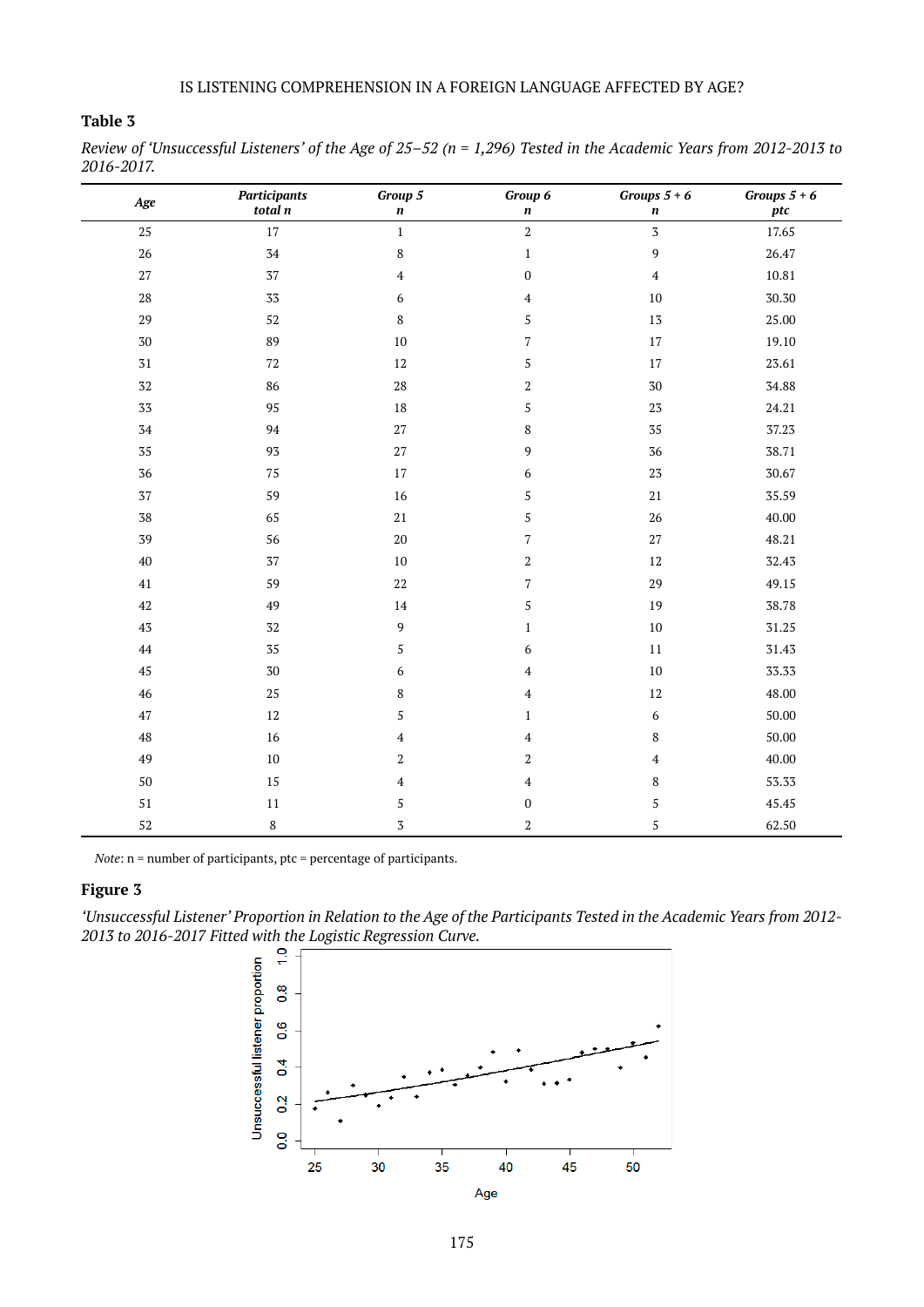## **Discussion**

The outcomes identifying the differences between three age groups indicate that the age group 21—30 shows better results in listening than older groups in the course of five academic years, as illustrated in Figure 1. The analysis of variance with post hoc Tukey's HSD test has proved that the age group 21— 30 gained significantly better results in listening than the age group 41—60 at the 5% significance level. In addition to that, the logistic regression curve (Figure 3) has shown that there was a gradual increase in the percentage of 'unsuccessful listeners' in relation to age. Specifically, the difference of one year between participants' age changes the odds of 'unsuccessfulness' 1.06 times and the ten years difference in participants' age will result in **1.7**2 times higher odds of being an 'unsuccessful listener'. Thus, our hypothesis that the probability of being an 'unsuccessful listener' is increasing with respect to age has been verified.

Our findings are congruent with Seright's (1985) results showing that the achievement in L2 listening comprehension declines significantly with increasing age. The fact that learners over 40 experience more difficulties in listening than younger learners was also supported by the study conducted by Rasskazova and Glukhanyuk (2017) that revealed that university lecturers older than 45 years old had achieved significantly worse results in Cambridge Exam in listening than their younger colleagues. In addition, our finding is in accordance with one of our previous studies concerning the UoD students (age group 19— 24) that showed that of the four language skills, listening was not the one worst rated, as it was exceeded by writing and speaking (Hruby & Stankova, 2020). Thus, our findings offer an additional piece of empirical evidence that there is a negative correlation between the success in listening comprehension in a foreign language and age, as implied by other researchers (Hulstijn, 2015; Rost, 2016; Henry et al. (2017). Unfortunately, to our knowledge, there have been no recent studies examining the relationship between listening comprehension in a FL and age in adults to which our findings could be compared.

We believe that the most probable causes of the decline in listening comprehension ability with age are worse cognitive, sensory and perceptual processes in comparison with young adults, although we are aware of the fact that Sommers et al. (2011) and Sommers (2015) reported that in their research sample listening comprehension in a native language remained relatively unchanged until AG 65—70. Nevertheless, it is very probable that listening in a FL

might cause more difficulties, since FL listeners are less often exposed to different types of listening materials or may be less familiar with particular sounds and speech production patterns in that FL than in their native language, as implied by Schneider et al. (2005), Güvendir and Hardacre (2018), and Peng and Wang, (2019). Thus, we dare to speculate that the deterioration in listening comprehension abilities in relation to age might be more progressive in a FL than in a native language.

We are aware of the limitations of the study caused mainly by the insufficient number of results from learners over 46 years old. In general, it is quite rare for people over 46 to undergo testing in a foreign language, as most employees have to comply with language requirements in the earlier stages of their career. So, this lack of data reflects the reality, and it will be difficult to gain a large amount of them even in the future. Moreover, the GDPR that aims primarily to give control to individuals over their personal data makes gathering data for such research more demanding.We suggest that this situation could be overcome in future by closer collaboration with learners, e.g., by interviews focusing on gathering quantitative and qualitative data for further research with their consent.

## **Recommendations**

Both educators and learners should be aware of the finding, implying that some middle-aged and older learners need to put on a great deal of effort to become successful listeners. Our opinions on assisting the learners are in line with the latest research that emphasizes the importance of developing knowledge, skills and strategies that can facilitate cognitive and social process in comprehension. For example, Celce-Murcia et al. (2014) offer numerous valuable suggestions on incorporating metacognitive activities, based on thinking about the ways one processes or uses language, into task-based instruction. Rost (2016) lists and explains some strategies that could be employed in semantic processing, such as construction integration based on previous knowledge, listener integration of input, reasoning and problem solving during listening comprehension. Given natural limitations of memory and fluctuations of attention, employing some compensatory strategies may be required, such as skipping, approximation, filtering, incompletion and substitution (p. 62). Moreover, in real life 'the listeners can intuit the meaning through the connection to the speaker, the events, and their inner worlds and through their intention to understand' (Rost, 2016, p. 64).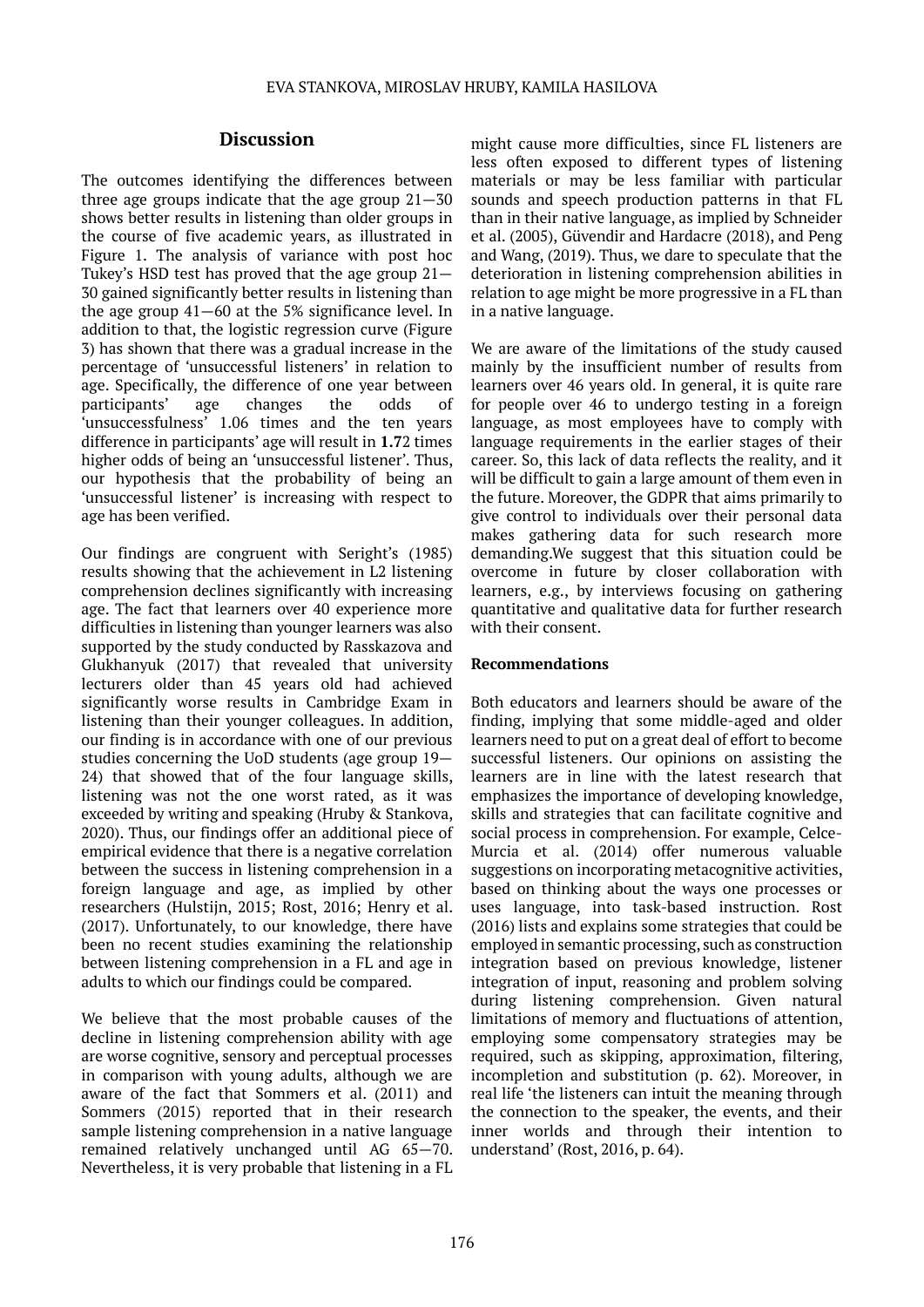In terms of improving listening comprehension, our opinion is congruent with Rost's (2016) suggestions on a balanced method, which should include the following elements: rich input, collaborative tasks, pushed output in speaking and writing practicing what learners have understood, opportunities for noticing and practicing new language, and maximizing long-term motivation and commitment to learning. Educators should carefully select listening materials and employ listening tasks to meet courses objectives. For example, Gilakjani and Sabouri (2016) provide numerous practical recommendations on implementing listening activities, and emphasize the importance of educators' approach to facilitating them.Course designers and planners should keep in mind that middle-aged learners might need some time to develop metacognitive awareness and improve their strategies in listening comprehension through various tasks (Buck, 2001; Wilson, 2008; Graham & Santos 2015; Rost, 2016; Goh, 2018; Goh & Vandergrift, 2021). Appropriate listening sources for self-study should be recommended to learners, such as specialized listening course-books and e-learning listening courses, as well as advice for developing listening strategies, as suggested by Celce-Murcia et al. (2014) and Dalman and Plonsky (2022). Additionally, educators should apply to instruction the findings from recent studies that offer empirical evidence on positive impacts of various factors on listening comprehension in a FL, such as knowledge of vocabulary (Li & Zhang, 2019; Masrai, 2021), appropriate learning context (Yu, Janse, & Schoonen, 2021), linguistic knowledge (Kim, Nam, & Crossley, 2022), and the strength of cross-language interdependence (Sierens et al., 2021).

Finally, and most importantly, based on the findings of the study, we recommend that middle aged and older learners should be notified that their development in listening comprehension can be the most demanding part in their preparation for language examinations. It might be comforting for them to learn that non-verbal intelligence does not play a significant role in the success in listening comprehension, as suggested by Seright (1985). This realization might reduce anxiety and tension in taking listening tests. Nevertheless, these learners should anticipate possible difficulties and monitor their listening development in a FL vigilantly.

# **Conclusion**

Listening in a foreign language has been one of the least explored skills in previous research.

Understanding how age affects listening comprehension is one of the crucial issues in foreign language learning and acquisition. This study offers an additional piece of empirical evidence that there is a negative correlation between the success in listening comprehension in a foreign language and age.

A total of 1,323 high-stake test results in English as a Foreign Language gained by Czech adults were processed in order to verify the hypothesis that age negatively affects the success in listening comprehension. The exam results were classified to determine 'unsuccessful listeners' in relation to other language skills — speaking, reading and writing. Analysis of variance has shown that the age group 21—30 gained significantly better results in listening than the age group 41—60 at the 5% significance level. In addition to that, the logistic regression curve has illustrated a gradual increase in the percentage of 'unsuccessful listeners' aged 25—52 in relation to age.

The findings of our study resonate with research implying the decline in listening comprehension ability in a foreign language with age. Therefore, middle-aged learners and their educators should anticipate problems in listening comprehension and channel their efforts to adopt suitable learning strategies, teaching methods and appropriate curricula to overcome them.

More studies on the relationship between listening comprehension and age in native, second and other foreign languages in different countries are needed to generalize our findings. Further research should consider cognitive, metacognitive and social factors affecting listening comprehension, as well as personal characteristics of the listeners of different ages, such as their motivation, attitude to listening and their hearing condition.

# **Acknowledgments**

This study was carried out within the Project for the Development of the Organization (DZRO – Language) at the Language Center of the University of Defense, Czech Republic. We thank the JLE reviewers for their careful reading of our manuscript and their many insightful comments and suggestions.

# **Declaration of Competing Interest**

None declared.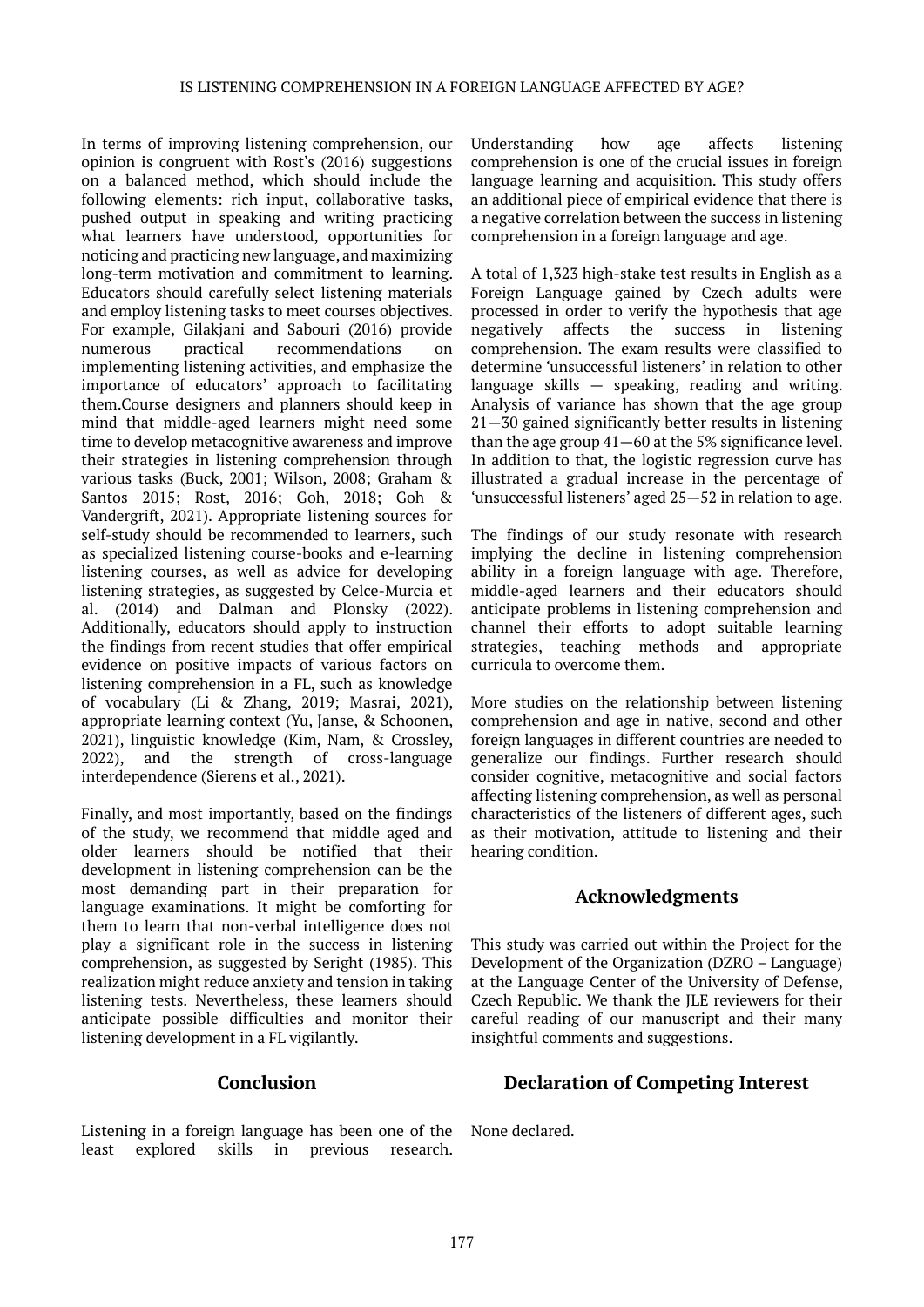### **References**

- Anderson, J. R. (1995). *Cognitive psychology and its implications* (4th ed.). Freeman.
- Andringa, S., Olsthoorn, N., Van Beuningen, C., Schoonen, R., & Hulstijn, J. (2012). Determinants of success in native and non-native listening comprehension: An individual differences approach. *Language Learning*, *62*, 49-78. https:// doi.org/10.1111/j.1467-9922.2012.00706.x
- Astorga-Cabezas, E. D. (2015). The relationship between listening proficiency and speaking improvement in higher education: Considerations in assessing speaking and listening. *Higher Learning Research Communications*, *5*(2), 34-56. https:// dx.doi.org/10.18870/hlrc.v5i2.236
- Babayigit, S. (2014). The role of oral language skills in reading and listening comprehension of text: A comparison of monolingual (L1) and bilingual (L2) speakers of English. *Journal of Research in Reading, 37*(1), 22–47. https://doi.org/10.1111/j.1467- 9817.2012.01538.x
- Birdsong, D. (2005). Interpreting age effects in second language acquisition. In J. F. Kroll & A. M. B. de Groot (Eds.), *Handbook of bilingualism: Psycholinguistic approaches* (pp. 109-127). Oxford University Press.
- Bozorgian, H. (2012). The relationship between listening and other language skills in international English language testing system. *Theory and Practice in Language Studies*, *2*(4), 657-663. https:// doi.org/10.4304/tpls.2.4.657-663
- Buck, G. (2001). *Assessing listening*. Cambridge University Press.
- Celce-Murcia, M., Brinton, D. M., & Snow, M. A. (2014). *Teaching English as a second or foreign language*. National Geographic Learning.
- Cenoz, J. (2002). Age differences in foreign language learning. *ITL - International Journal of Applied Linguistics*, *135*(1), 125-142. https://doi. org/10.1075/itl.135-136.06cen
- Dalman, M., & Plonsky, L. (2022). The effectiveness of second-language listening strategy instruction: A meta-analysis. *Language Teaching Research*. https://doi.org/10.1177/13621688211072981
- DeKeyser, R., & Larson-Hall, J. (2005). What does the critical period really mean? In J. F. Kroll & A. M. B. de Groot (Eds.), *Handbook of bilingualism: Psycholinguistic approaches* (p. 88-108). Oxford University Press.
- Ellis, R. (2015). *Understanding second language acquisition*. Oxford University Press.
- Feyten, C. (1991). The power of listening ability: An overlooked dimension in language acquisition. *The Modern Language Journal, 75*(ii), 173-180. https:// doi.org/10.1111/j.1540-4781.1991.tb05348.x

Fayyaz, W., & Kamal, A. (2014). Role of gender, age, and

geographical locality in metacognitive listening skills of English as a Foreign Language. *Pakistan Journal of Psychological Research, 29*(2), 265-276.

- Gilakjani, A., & Sabouri, N. (2016). Learners' listening comprehension difficulties in English language learning: A literature review. *English Language Teaching*, *9*(6), 123-133. https://doi.org/10.5539/ elt.v9n6p123
- Goh, C. C. M. (2000). A cognitive perspective on language learners' listening comprehension problems. *System*, *28*(1), 55-75. https://doi. org/10.1016/S0346-251X(99)00060-3
- Goh, C. C. M. (2018). Listening Activities. In J. I. Liontas & M. DelliCarpini (Eds.), *The TESOL encyclopedia of English language teaching.*  TESOL International Association. https://doi. org/10.1002/9781118784235.eelt0604
- Goh, C. C. M., & Vandergrift, L. (2021). *Teaching and learning second language listening: Metacognition in action* (2nd ed.). Routledge. https://doi. org/10.4324/9780429287749
- Gottardo, A., Mirza, A., Koh, P. W., Ferreira, A., & Javier, C. (2017). Unpacking listening comprehension: The role of vocabulary, morphological awareness, and syntactic knowledge in reading comprehension. *Reading and Writing*, *31*(8), 1741-1764. International Association. https://doi.org/10.1007/s11145-017- 9736-2
- Graham, S., & Santos D. (2015). *Strategies for second language listening*. Palgrave Macmillan.
- Güvendir, E., & Hardacre, B. (2018). Listening and different age groups. In J. I. Liontas, & M. DelliCarpini (Eds.), *The TESOL encyclopedia of English language teaching.* TESOL International Association.https:// doi.org/10.1002/9781118784235.eelt0608
- Henry, M., Herrmann, B., Kunke, D., & Obleser, J. (2017). Aging affects the balance of neural entrainment and top-down neural modulation in the listening brain. *Nature Communications*, *8*(1). https://doi.org/10.1038/ncomms15801
- Hoffman, H. J., Dobie, R. A., Losonczy, K. G., Themann, C. L., & Flamme, G. A. (2017). Declining prevalence of hearing loss in US adults aged 20 to 69 years. *JAMA Otolaryngology – Head & Neck Surgery*, *143*(3), 274- 285. https://doi.org/10.1001/jamaoto.2016.3527
- Hruby, M., & Stankova, E. (2020). Examining English language skills in first-year university students. In J. Fejfar & M. Flegl (Eds.), *Proceedings of the 17th International Conference Efficiency and Responsibility in Education* (pp. 101-107). Czech University of Life Sciences. https://erie.v2.czu.cz/ en/r-15999-proceedings-2020
- Hulstijn, J. H. (2015). *Language proficiency in native and non-native speakers: Theory and research.* John Benjamins Publication Company. https://doi. org/10.1075/lllt.41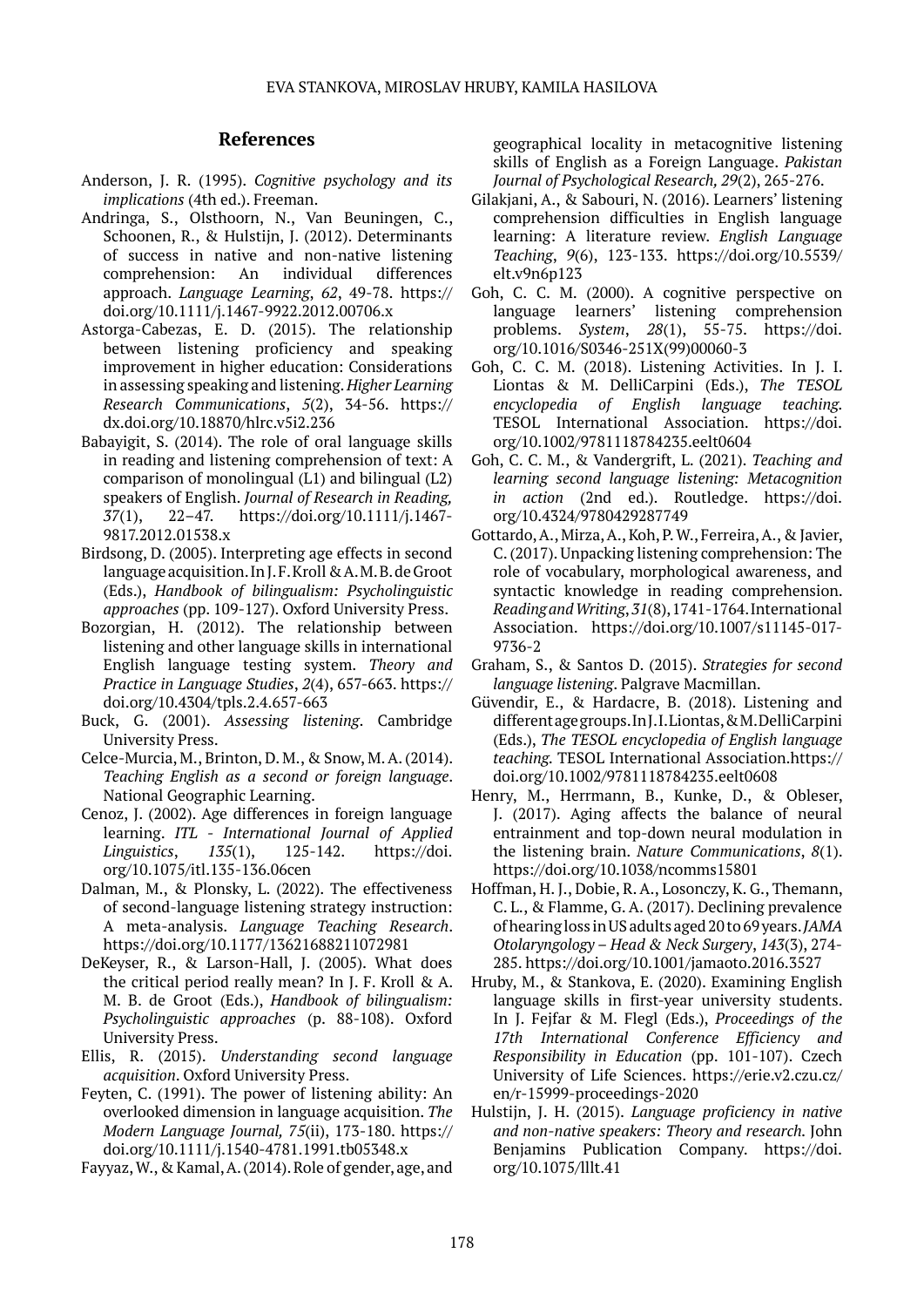- Kharzhevska, O., Oleksandrenko, K., Peshkova, T., Pilishek, S., Rudoman, O., & Yakymchuk, Y. (2019). Students' L2 psychological and phonological listening comprehension difficulties diagnostics. *Revista Romaneasca Pentru Educatie Multidimensionala*, *11*(4), 193-220. https://doi. org/10.18662/rrem/166
- Kim, M., Nam, Y., & Crossley, S. A. (2022). Roles of working memory, syllogistic inferencing ability, and linguistic knowledge on second language listening comprehension for passages of different lengths. *Language Testing*. https://doi. org/10.1177/02655322211060076
- Kostikova, I., Holubnycha, L., Miasoiedova, S., Moroz, T., Ptushka, A., & Avdieienko, I. (2020). Perspectives on study abroad students through passing FCE test: Listening problems. *Revista Romaneasca Pentru Educatie Multidimensionala*, *12*(1), 120-134. https:// doi.org/10.18662/rrem/203
- Krashen, S. D. (1982). *Principles and practice in second language acquisition*. Prentice Hall.
- Li, Y., & Zhang, X. (2019). L2 vocabulary knowledge and L2 listening comprehension: A structural equation model. *Canadian Journal of Applied Linguistics*, *22*(1). https://doi.org/10.7202/1060907ar
- Masrai, A. (2021). The relationship between two measures of L2 phonological vocabulary knowledge and L2 listening comprehension. *TESOL Journal*, e612. https://doi.org/10.1002/tesj.612
- Mayberry, M. (2013). Assessment of conversational skills in higher education: The role of listening skills in the development of oral production. In *Proceedings of the 5th International Conference on Education and New Learning Technologies* (pp. 4786- 4792). IATED.
- Mayo, M. P. G., & Lecumberri, M. L. G. (Eds.) 2003. *Age and the acquisition of English as a Foreign Language*. Multilingual Matters.
- Nikolov, M., & Djigunovic M. (2006). Recent research on age, second language acquisition, and early foreign language learning. *Annual Review of Applied Linguistics*, *26*, 234-260. https://doi.org/10.1017/ S0267190506000122
- Pei, Z., & Qin, K. (2019). The younger, the better? A multi-factorial approach to understanding age effects on EFL phonological attainment. *Journal of Language and Education*, *5*(1), 29-48. https://doi. org/10.17323/2411-7390-2019-5-1-29-48
- Peng, Z. E., & Wang, L. M. (2019). Listening effort by native and nonnative listeners due to noise, reverberation, and talker foreign accent during English speech Perception. *Journal of Speech, Language, and Hearing Research*, *62*(4), 1068-1081. https://doi.org/10.1044/2018\_jslhr-h-17-0423
- Rasskazova, T., & Glukhanyuk, N. (2017). Listening as a cognitive age-related resource for foreign language

learning. In *INTED2017 Conference Proceedings* (pp. 4586-4592). IATED Academy. https://doi. org/10.21125/inted.2017.1079

- Revell, J. (2013). *Teaching techniques for communicative English*. HarperCollins.
- Rixon, S. (1986). *Developing listening skills*. Macmillan.
- Rost, M. (2016). *Teaching and researching listening*. Routledge.
- Schneider, B., Daneman, M., & Murphy, D. (2005). Speech comprehension difficulties in older adults: Cognitive slowing or age-related changes in hearing? *Psychology And Aging*, *20*(2), 261-271. https://doi.org/10.1037/0882-7974.20.2.261
- Seright, L. (1985). Age and aural comprehension achievement in Francophone adults learning English. *TESOL Quarterly*, *19*, 455–73. https:// doi:10.2307/3586273
- Sierens, S., Van Gorp, K., Slembrouck, S., & Van Avermaet, P. (2021). The strength of cross-language interdependence for listening comprehension proficiency in Turkish–Dutch emergent bilinguals: Testing three hypotheses. *Language Learning*, *71*(2), 453-486. https://doi.org/10.1111/lang.12441
- Singleton, D. (2002). Age and second language acquisition. *Annual Review of Applied Linguistics*, *21*, 77-89. https://doi.org/10.1017/ S0267190501000058
- Singleton, D., & Ryan, L. (2004). *Language acquisition: The age factor* (2nd ed.). Multilingual Matters.
- Sommers, M. S. (2015). Listening comprehension in middle-aged adults. *American Journal of Audiology*, *24*(2), 88–90. https://doi.org/10.1044/2015\_AJA-14-0060
- Sommers, M. S., Hale, S., Myerson, J., Rose, N., Tye-Murray, N., & Spehar, B. (2011). Listening comprehension across the adult lifespan. *Ear and Hearing*, *32*(6), 775-781. https://doi.org/10.1097/ AUD.0b013e3182234cf6
- Tschirner, E. (2016). Listening and reading proficiency levels of college students. *Foreign Language Annals, 49*(2), 201-223. https://doi.org/10.1111/flan.12198
- Van Den Noort, M., Bosch, P., Hadzibeganovic, T., Mondt, K., Haverkort, M., & Hugdahl, K. (2010). Identifying the neural substrates of second language acquisition. In J. Arabski & A. Wojtaszek (Eds.), *Neurolinguistic and psycholinguistic perspectives on SLA* (pp. 3-16). Multilingual Matters. https://doi. org/10.21832/9781847692429
- Vandergrift, L., & Baker, S. (2015). Learner variables in second language listening comprehension: An exploratory path analysis: L2 listening comprehension. *Language Learning*, *65*(2), 390-416. https://doi.org/10.1111/lang.12105
- Vandergrift, L., & Goh, C. C. M. (2012). *Teaching and learning second language listening: Metacognition in action*. Routledge.